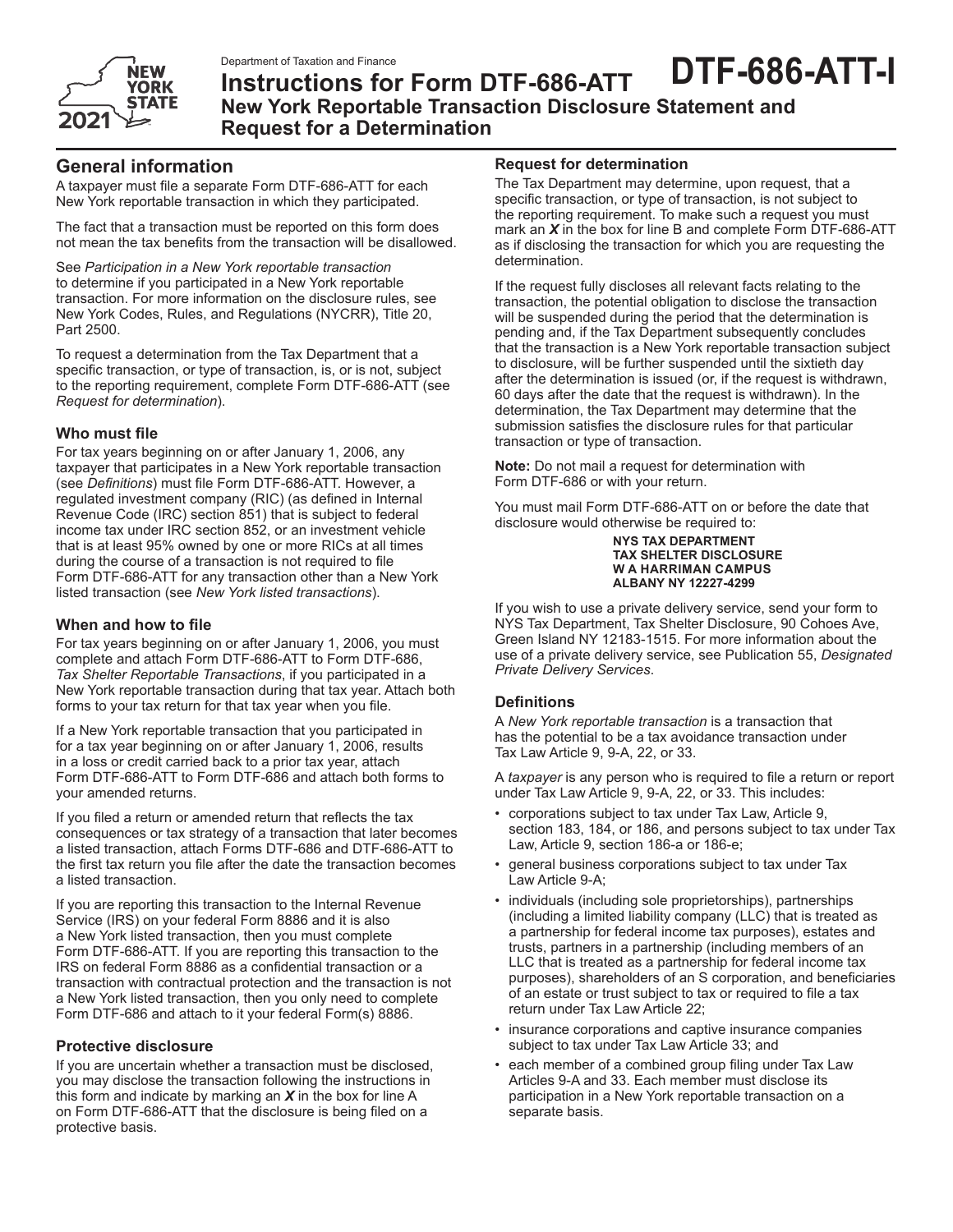A *transaction* includes all of the factual elements relevant to the expected tax treatment of any investment, entity, plan, or arrangement and it includes any series of steps carried out as part of a plan.

A transaction is *substantially similar* to another transaction if it is expected to obtain the same or similar types of tax consequences and is either factually similar or based on the same or similar tax strategy. Receipt of any written advice regarding the tax consequences of the transaction is not relevant to the determination of whether the transaction is the same as, or substantially similar to, another transaction. Further, the term *substantially similar* must be broadly construed in favor of disclosure.

A *tax benefit* is any deduction, exclusion, and modification included in gross receipts, gross earnings, income (including entire net income (ENI), gross income, New York adjusted gross income, and New York source income), gain, loss, assets, liabilities, total capital, capital stock, tax credits, nonrecognition of gain, status as an entity exempt from New York State taxation, and any other tax consequences that may reduce the New York State tax liability of a taxpayer by affecting the amount, timing, character, or source of any such item, amount, or activity.

For purposes of this form*, tax* refers to franchise and excise taxes and the tax on furnishing of utility services under Tax Law Article 9; business corporation franchise tax under Article 9-A; personal income tax under Article 22; and franchise taxes on insurance corporations under Article 33.

The term *tax return* refers to the original returns or reports and amended returns or reports.

*Tax treatment* is the purported or claimed New York State tax treatment of the transaction.

*Tax structure* is any fact that may be relevant to understanding the purported or claimed New York State tax treatment of the transaction.

#### **Participation in a New York reportable transaction**

A New York reportable transaction is a transaction described in one or more of the following three categories: New York listed transactions; New York confidential transactions; and New York transactions with contractual protection.

**New York listed transactions –** This category includes transactions that are the same as, or substantially similar to, one of the types of transactions that the Tax Department has determined to be tax avoidance transactions. These transactions must be identified by notice or other form of published guidance as a New York listed transaction.

You have participated in a New York listed transaction if any of the following applies:

- your tax return reflects tax consequences or a tax strategy described by notice or other form of published guidance that lists the transaction;
- you know or have reason to know that tax benefits reflected on your tax return are derived directly or indirectly from such tax consequences or tax strategy; or
- you are in a class or are a type of person that the notice or other form of published guidance treats as a participant in a New York listed transaction

If a transaction becomes a New York listed transaction after the filing of your tax return reflecting either tax consequences or a tax strategy described in the notice or other form of published guidance listing the transaction (or a tax benefit derived from tax consequences or a tax strategy described in the notice or other

form of published guidance listing the transaction) and before the end of the period of the statute of limitations for the tax return (whether or not already filed) reflecting the tax consequences, tax strategy, or tax benefit, then you must disclose the New York listed transaction with the tax return next filed after the date the transaction is listed regardless of whether you participated in the transaction in that tax year.

**New York confidential transactions –** This category includes transactions that are offered to you under conditions of confidentiality and for which you paid an advisor a fee (as defined below). Related persons who bear a relationship to each other as described in IRC section 267(b) or 707(b) will be treated as the same person.

A transaction is considered to be offered under conditions of confidentiality if the advisor who is paid the fee places a limitation on your disclosure of the tax treatment or tax structure of the transaction and the limitation on disclosure protects the confidentiality of the advisor's tax strategies. The transaction is treated as confidential even if the conditions of confidentiality are not legally binding on you.

A *fee* paid to an advisor includes all fees for a tax strategy, for services for advice (whether or not tax advice), or for the implementation of a transaction. These fees include consideration in whatever form paid (whether in cash or in kind) for services to analyze the transaction (whether or not related to the tax consequences of the transaction), for services to implement the transaction, for services to document the transaction, and for services to prepare tax returns to the extent that the fees exceed the fees customary for return preparation. A taxpayer is also treated as paying fees to an advisor if the taxpayer knows, or should know, that the amount it pays will be paid indirectly to the advisor, such as through a referral fee or fee-sharing arrangement. A fee does not include amounts paid to a person, including an advisor, in that person's capacity as a party to the transaction.

You have participated in a New York confidential transaction if your tax return reflects a tax benefit from the transaction and the disclosure of the tax treatment or tax structure is limited as described above. If disclosure by a pass-through entity (partnership, S corporation, or trust) is limited, but disclosure by the partner, shareholder, or beneficiary is not limited, then the pass-through entity (not the partner, shareholder, or beneficiary) has participated in the New York confidential transaction.

**New York transactions with contractual protection –** This category includes transactions for which you have, or a related party (as described in IRC section 267(b) or 707(b)) has, the right to a full refund or partial refund of fees if all or part of the intended tax consequences from the transaction are not sustained. It also includes a transaction for which fees are contingent on your realization of tax benefits from the transaction.

The foregoing only applies with respect to fees paid by, or on behalf of, you or a related party to any person who makes or provides an oral or written statement to you or the related party (or for whose benefit a statement is made or provided to you or the related party) as to the potential tax consequences that may result from the transaction. All the facts and circumstances relating to the transaction will be considered when determining whether a fee is refundable or contingent, including the right to reimbursements of amounts that the parties to the transaction have not designated as fees or any agreement to provide services without reasonable compensation. If a person makes or provides a statement to you as to the potential tax consequences that may result from a transaction only after you have entered into the transaction and reported the consequences of the transaction on a filed tax return, and the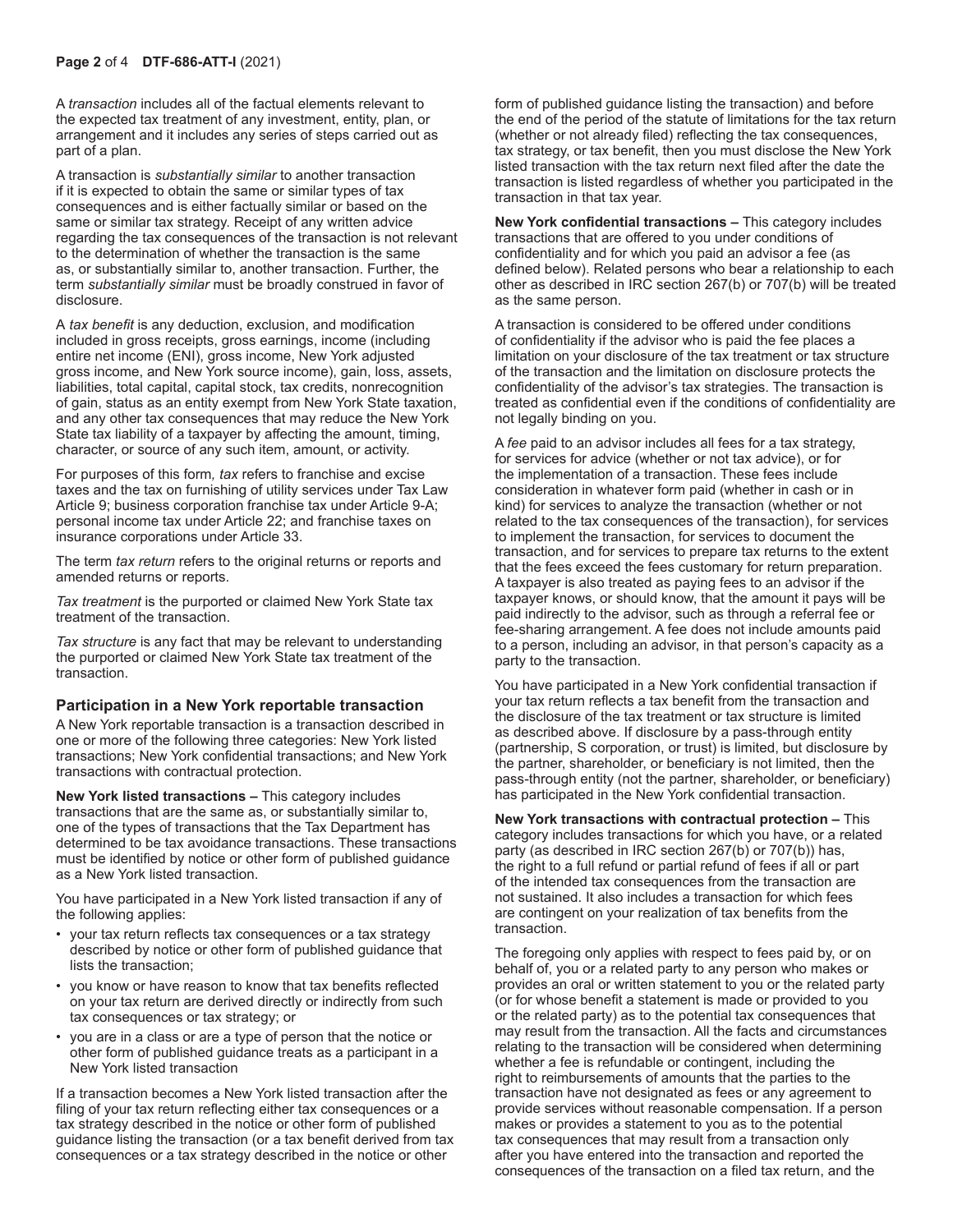person has not previously received fees from you relating to the transaction, then any refundable or contingent fees are not taken into account in determining whether the transaction has contractual protection.

A transaction is not considered to have contractual protection solely because a party to the transaction has the right to terminate the transaction upon the happening of an event affecting the taxation of one or more parties to the transaction.

You have participated in a New York transaction with contractual protection if your tax return reflects a tax benefit from the transaction, and you have the right to the full or partial refund of fees or the fees are contingent as described above. If a pass-through entity (partnership, S corporation, or trust) has the right to a full or partial refund of fees or has a contingent fee arrangement, but the partner, shareholder, or beneficiary individually does not, then the pass-through entity (not the partner, shareholder, or beneficiary) has participated in the New York transaction with contractual protection.

**Shareholder of foreign corporation –** If you own or control, either directly or indirectly, more than 50% of the voting stock of a corporation not subject to New York State tax, you are deemed to participate in a New York reportable transaction if such corporation would be considered to participate in a New York reportable transaction as described above, if it were a taxpayer filing a tax return that reflects the items from the transaction, and your return reflects a tax benefit from the transaction.

#### **Exception**

**Published guidance –** A transaction is not considered a New York reportable transaction, or will be excluded from categorization as a New York confidential transaction or a New York transaction with contractual protection, if the Tax Department makes a determination in published guidance that it is not subject to the reporting requirements.

#### **Recordkeeping**

You must keep a copy of all documents and other records related to a New York reportable transaction in accordance with Tax Law, Article 1, section 25(d). Such documents must be retained for six years from the due date of the return for which disclosure of a New York reportable transaction is required, or the date of filing, if later.

#### **Penalties**

There is a monetary penalty under Tax Law, Article 22, section 685(x) and Article 27 section 1085(p) for the failure to include on any return or statement any information required to be disclosed under Tax Law section 25 with respect to a New York reportable transaction. The penalty for failure to include information with respect to a New York reportable transaction, other than a New York listed transaction, is \$10,000 in the case of a taxpayer subject to Tax Law Article 22 and \$20,000 in any other case. The penalty for failure to include information with respect to a New York listed transaction is \$25,000 in the case of a taxpayer subject to Tax Law Article 22 and \$50,000 in any other case. This penalty is in addition to any other penalty that may be imposed.

If you have a New York reportable transaction understatement, an accuracy-related penalty may be imposed under Tax Law sections 685(p-1) and 1085(k-1). See these Tax Law sections for more information.

A penalty is assessed for each failure by any person required to file Form DTF-686-ATT, if the person (a) fails to file the form by the due date, including extensions, or (b) files a form that fails to include all the information required (or includes incorrect information). Form DTF-686-ATT must be completed in its entirety with all required attachments to be considered complete. Do not enter *Information provided upon request* or *Details available upon request* or any similar statement in the space provided. Inclusion of any such statements subjects you to the penalties previously discussed.

# **Extended statutes of limitations**

If you are required to disclose a New York listed transaction and fail to do so within the time and manner prescribed under Tax Law section 25 and the related regulations, then under Tax Law, Article 27, section 1083(c)(ii) and Article 22 section 683(c), the period of limitations to assess any tax with respect to the New York listed transaction will be extended beyond the normal assessment period until one year after the earlier of either:

- the date you disclose the transaction by filing Form DTF-686-ATT; or
- the date that a material advisor provides the information required under IRC section 6112 in response to a request by the Tax Department under Tax Law section 25(c).

Tax may be assessed at any time within six years after the return was filed if a deficiency is attributable to an abusive tax avoidance transaction. An *abusive tax avoidance transaction* means a plan or arrangement devised for the principal purpose of avoiding tax. Abusive tax avoidance transactions include, but are not limited to, New York listed transactions.

# **Specific instructions**

#### **How to complete Form DTF-686-ATT**

You must complete all required entries on Form DTF-686-ATT and attach any required attachments when you file. Do not simply write *See attached.* Returns that are missing required pages or that have pages with missing entries are considered incomplete and cannot be processed, and may subject taxpayers to penalty and interest.

If the information required exceeds the space provided. complete as much information as possible in the available space and attach additional sheets containing the remaining information. The additional sheets must be in the same order as the lines to which they correspond and must include your name and identifying number at the top of each sheet and the line number that corresponds to the information being reported.

**Note:** Do **not** report more than one transaction on each form.

**Line 1a –** Enter the name, if any, by which the transaction is known. If no name exists, provide a short identifying description of this transaction that distinguishes it from other New York reportable transactions in which you have participated (or may participate in the future).

**Line 1b –** Enter the first year that you participated in this transaction. This may not be the same as the year for which you are disclosing a New York reportable transaction.

**Line 2 –** Mark an *X* in the box for all categories that apply to the transaction being reported. The three New York reportable transaction categories are described under *Participation in a New York reportable transaction*.

If the transaction is a New York listed transaction, mark an *X* in the *New York listed transaction* box in addition to any other box that may apply.

**Line 3 –** Provide a brief identifying description of the New York listed transaction and identify the notice or other form of published guidance.